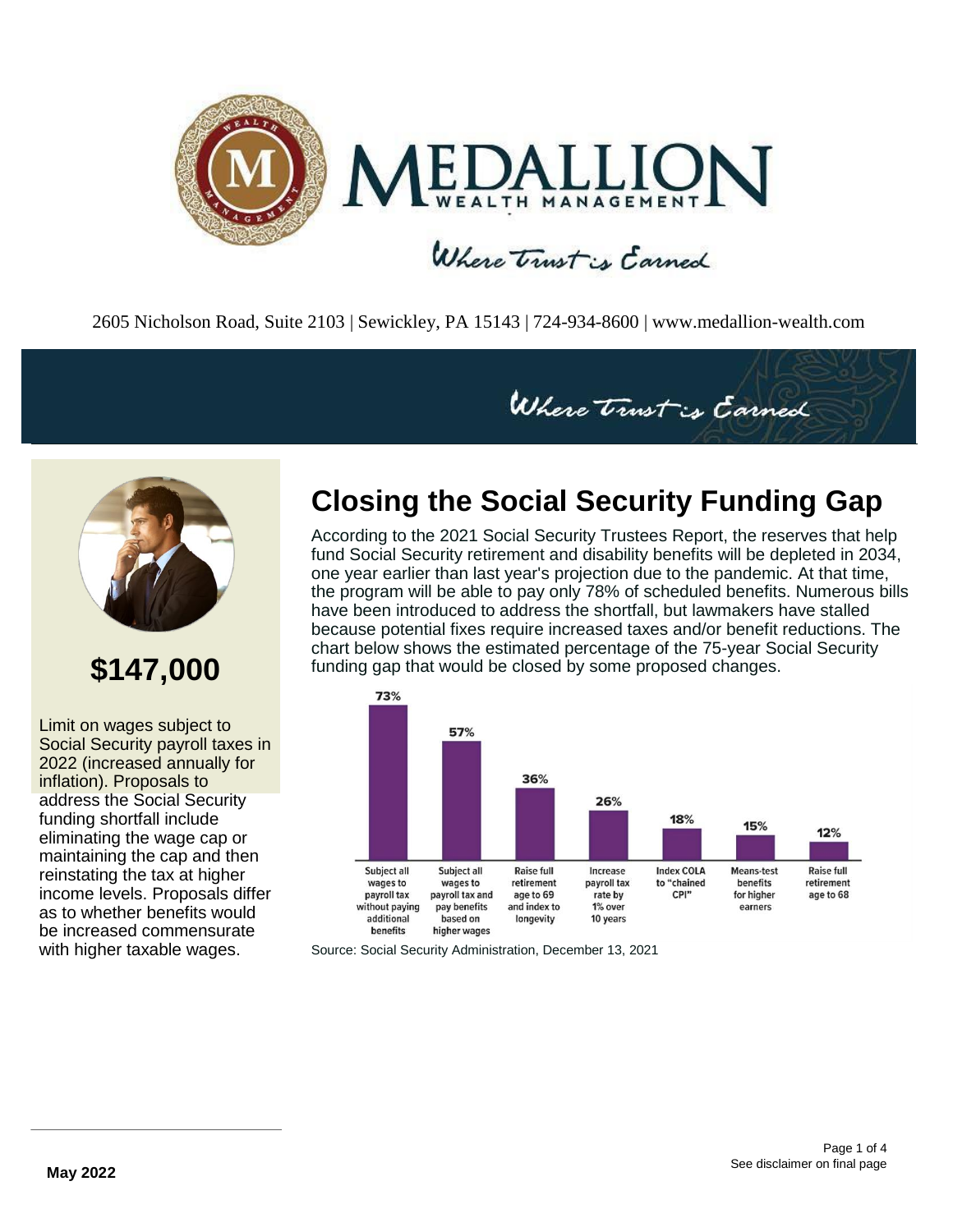## **What's Your Retirement Dream Elevator Pitch?**

Imagine stepping into an elevator and realizing that you're about to spend the 30-second ride with someone who could make your retirement dreams come true — if only you could explain them before the doors open again. How would you summarize your financial situation, outlook, aspirations, and plans if you had 30 seconds to make an "elevator pitch" about achieving one of your most important goals?

Answering that question — and formulating your own unique retirement dream elevator pitch — could help bring your vision of the future into sharper focus.

### **What Are Your Goals?**

Start with an overview of what you hope to accomplish. That typically includes describing what you want, when you want it, and why. For example, you might say, "My goal involves retiring in 10 years and moving to a different state so I can be closer to family." Or, "In the next 15 years, I need to accumulate enough money to retire from my regular job and open a part-time business that will help sustain my current lifestyle."

If your plans include sharing life with a loved one, make sure you're both on the same page. Rather than assume you have similar ideas about retirement, discuss what you want a future together to look like.

### **How Much Will It Cost?**

To put a price tag on your retirement dream, consider working with a financial professional to calculate how much money you'll need. Making multiple calculations using different variables — such as changing your anticipated retirement date and potential investment growth rate — will help you develop a better understanding of the challenges and opportunities you may encounter.

It's important to remember that plans don't always work out the way we intend. For example, 72% of workers surveyed in 2021 said they expect to continue working for pay during retirement, but only 30% of retirees said they actually did so. And nearly half (46%) of current retirees left the workforce earlier than expected.1 Understanding the financial implications of an unanticipated change in plans *before it happens*  could make it easier to adjust accordingly.

### **How Will You Do It?**

If your calculations indicate you may be facing a retirement savings shortfall, take a fresh look at your spending habits to help find ways to save more money. Make a list of your fixed expenses and then keep track of your discretionary purchases every day for a month. It might be startling to realize how much you routinely spend on non-essential items, but you'll quickly discover exactly where to start applying more financial discipline.

Among workers surveyed in 2021:



Were very or somewhat confident about being able to afford a comfortable retirement



31%

Made changes to their workplace retirement account strategies in the past year



Said the pandemic negatively affected their ability to save for retirement

Said they had either a major (18%) or minor (36%) debt problem

Source: Employee Benefit Research Institute, 2021

Finally, you'll need to manage the funds you earmark for retirement by choosing the types of accounts to use and allocating your money within each account. If you have access to an employer-sponsored retirement account with matching contributions from your employer, you might want to start there and then invest in additional tax-deferred and taxable investments.

Regardless of the types of accounts you choose, your specific investment decisions should reflect your personal tolerance for risk and time frame, while addressing the priorities outlined in your retirement dream elevator pitch. If your retirement outlook changes at any point, take a fresh look at your investment strategy to make sure you're still potentially on course.

*All investing involves risk, including the possible loss of principal. There is no guarantee that any investment strategy will be successful. Asset allocation is a method used to help manage investment risk; it does not guarantee a profit or protect against investment loss. There is no assurance that working with a financial professional will improve investment results.*

1) Employee Benefit Research Institute, 2021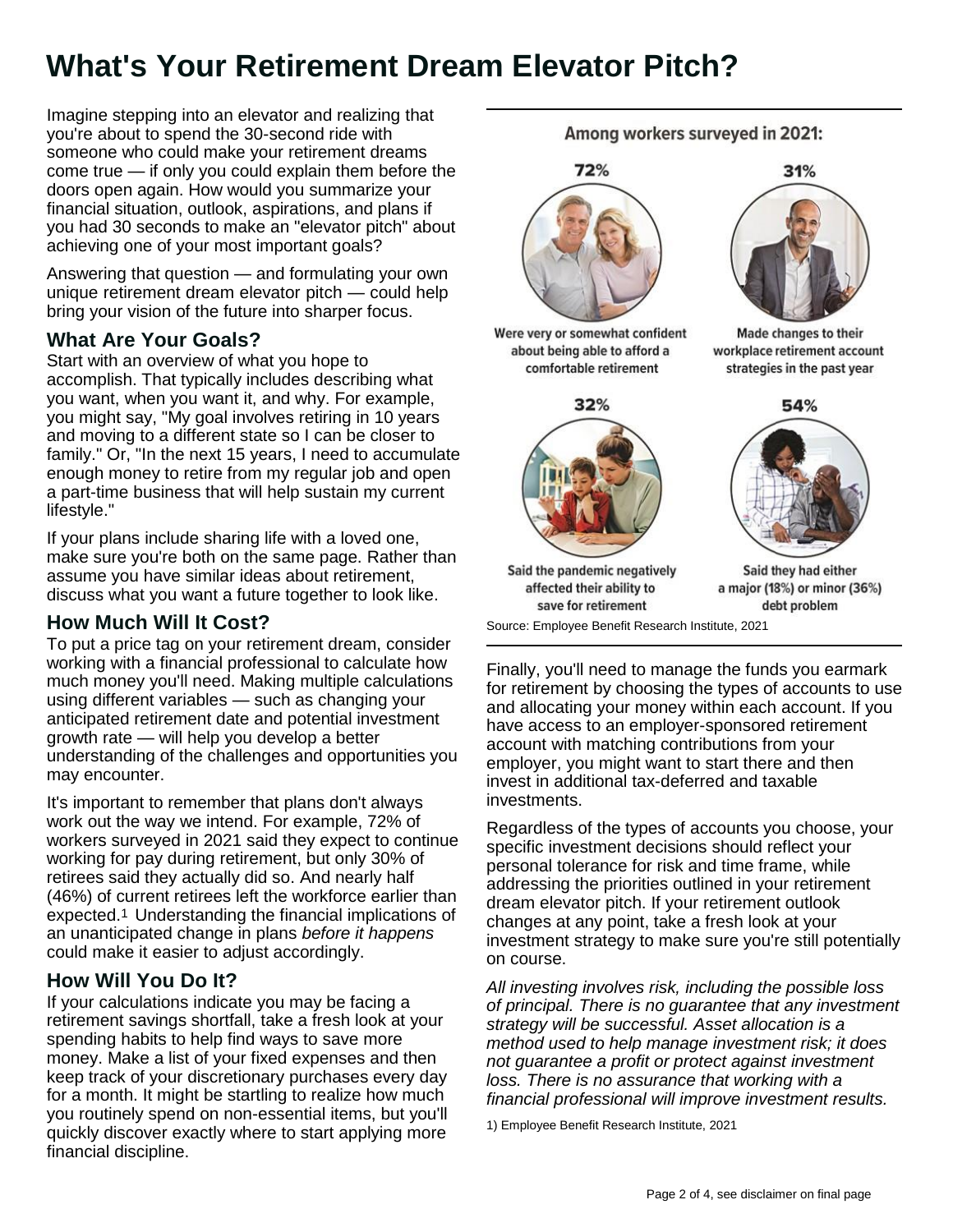## **Food Inflation: What's Behind It and How to Cope**

As measured by the Consumer Price Index for food at home, grocery prices increased 3.4% in 2020, a faster rate than the 20-year historical average of 2.4%.1 More recently, food inflation accelerated by 6.5% during the 12 months ending in December 2021, while prices for the category that includes meat, poultry, fish, and eggs spiked 12.5%.2

Food prices have long been prone to volatility, in part because the crops grown to feed people and livestock are vulnerable to pests and extreme weather. But in 2021, U.S. food prices were hit hard by many of the same global supply-chain woes that drove up broader inflation.

The pandemic spurred shifts in consumer demand, slowed factory production in the United States and overseas, and caused disruptions in domestic commerce and international trade that worsened as economic activity picked up steam. A shortage of metal containers and backups at busy ports and railways caused long shipping delays and drove up costs. Severe labor shortages, and the resulting wage hikes, have made it more difficult and costly to manufacture and transport many types of unfinished and finished goods.3

As long as businesses must pay more for the raw ingredients, packaging materials, labor, transportation, and fuel needed to produce, process, and distribute food products to grocery stores, some portion of these additional costs will be passed on to consumers. And any lasting strain on household budgets could prompt consumers to rethink their meal choices and shopping behavior.

#### **Seven Ways to Master the Supermarket**

The U.S. Department of Agriculture expects food inflation to moderate in 2022, but no one knows for certain how long prices might stay elevated.4 In the meantime, it may take more effort and some planning to control your family's grocery bills.

- 1. Set a budget for spending on groceries and do your best not to exceed it. In 2021, a typical family of four with a modest grocery budget spent about \$1,150 per month on meals and snacks prepared at home. Your spending limit could be higher or lower depending on your household income, family size, where you live, and food preferences.<sup>5</sup>
- 2. To avoid wasting food, be aware that food date labels such as "sell by," "use by," and "best before" are not based on safety, but rather on the manufacturer's guess of when the food will reach peak quality. With fresh foods like meat and dairy products, you can usually add five to seven days to the "sell by" date. The look and smell can help you determine whether food is still fresh, and freezing can extend the shelf life of many foods.
- 3. Grocery stores often rotate advertised specials for beef, chicken, and pork, so you may want to plan meals around sale-priced cuts and buy extra to freeze for later. With meat prices soaring, it may be a good time to experiment with "meatless" meals that substitute plant-based proteins such as beans, lentils, chickpeas, or tofu.
- 4. Stock up on affordable and nonperishable food such as rice, pasta, dried beans, canned goods, and frozen fruits and vegetables when they are on sale.
- 5. Select fresh produce in season and forgo more expensive pre-cut and pre-washed options.
- 6. Keep in mind that a store's private-label brands may offer similar quality at a significant discount from national brands.
- 7. Consider joining store loyalty programs that offer weekly promotions and personalized deals.

1, 4–5) U.S. Department of Agriculture, 2021

2) U.S. Bureau of Labor Statistics, 2022

3) Bloomberg Businessweek, September 15, 2021

#### **Annual Change in Consumer Price Indexes for Food (through December 2021)**



Source: U.S. Bureau of Labor Statistics, 2022